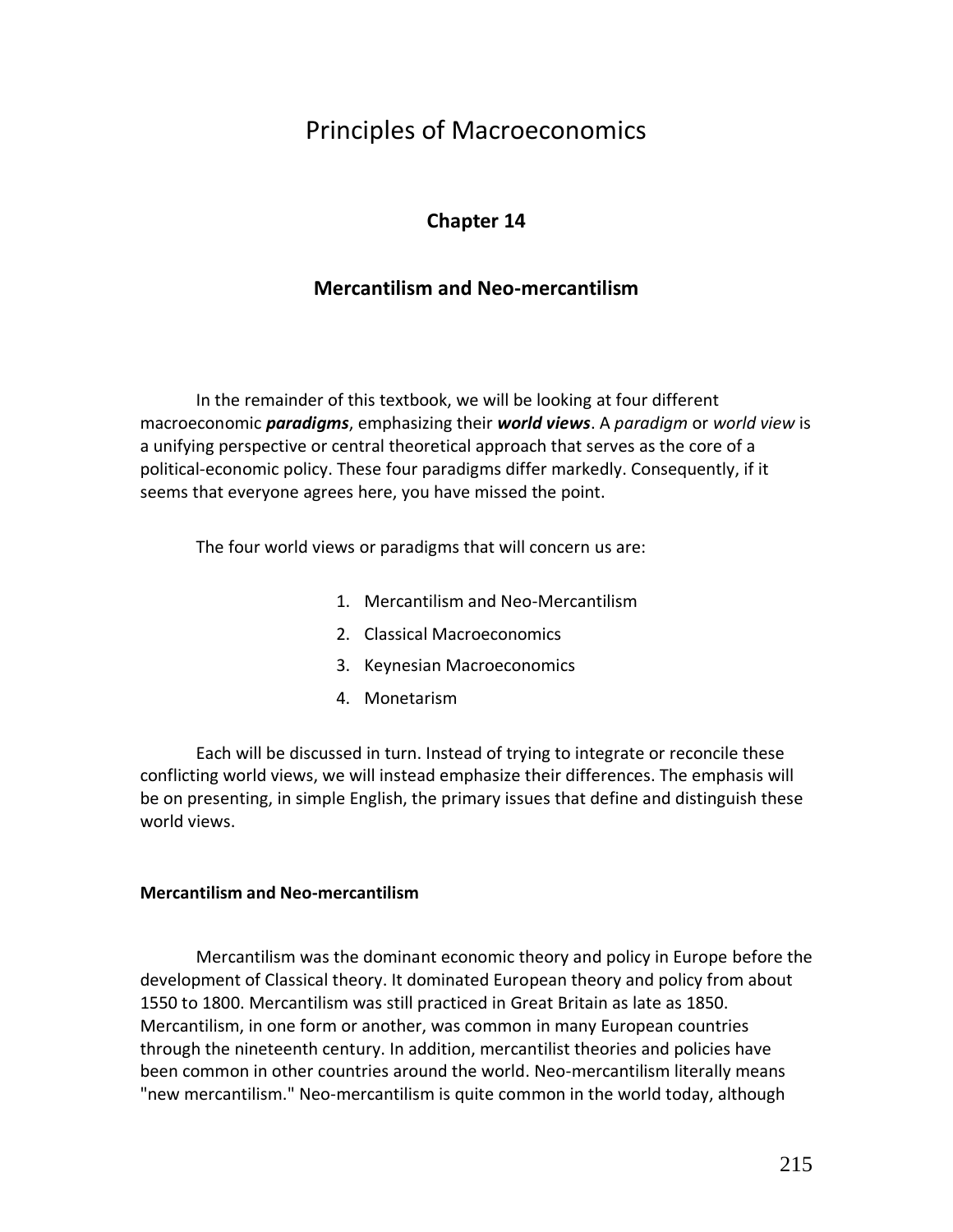there are very few practitioners who call themselves mercantilist or neo-mercantilist. Neo-mercantilism today is more of an ad hoc approach to economic policy questions that enjoys strong grass-roots appeal among many people and politicians. If you understand mercantilism and its modern cousin, neo-mercantilism, you should have no problem finding this kind of thinking and policies in the world today.

Mercantilists generally viewed the world from the following perspectives:

- Mercantilists argued that wealth was money. Money in their day was gold and silver, so this view is often called "bullionism." The acquisition of gold and silver bullion (money) was the goal of mercantilist economic policies.
- Wealthy countries had a lot of bullion; poor countries had little. Developing countries had bullion coming in while countries that were getting poorer had bullion flowing out of the country.
- More important, good economic policies were policies that brought bullion into the country; bad policies caused a drain of bullion. Mercantilists tended to judge all policies by these criteria.
- The world's wealth (bullion) was fixed.
- Since wealth was fixed, if we get a bigger slice of the world's wealth, then someone else must get less. It is a dog-eat-dog world!
- Bullion can flow into a country if the country: 1) can find gold or silver at home or abroad; or 2) can steal it from others; or 3) can trade for it. These policies are listed in order of mercantilist preference. It is not surprising why Spain in the  $16<sup>th</sup>$  and  $17<sup>th</sup>$ centuries was the mercantilist's favorite example of a successful country.
- If finding or stealing bullion was not possible, then trading for it would have to do. To bring bullion in, a trade surplus (that is, positive net exports) was necessary.
- Mercantilists were very concerned about trade balances. They were also constantly worried about "them" --- the other countries competing with "us" for the fixed wealth.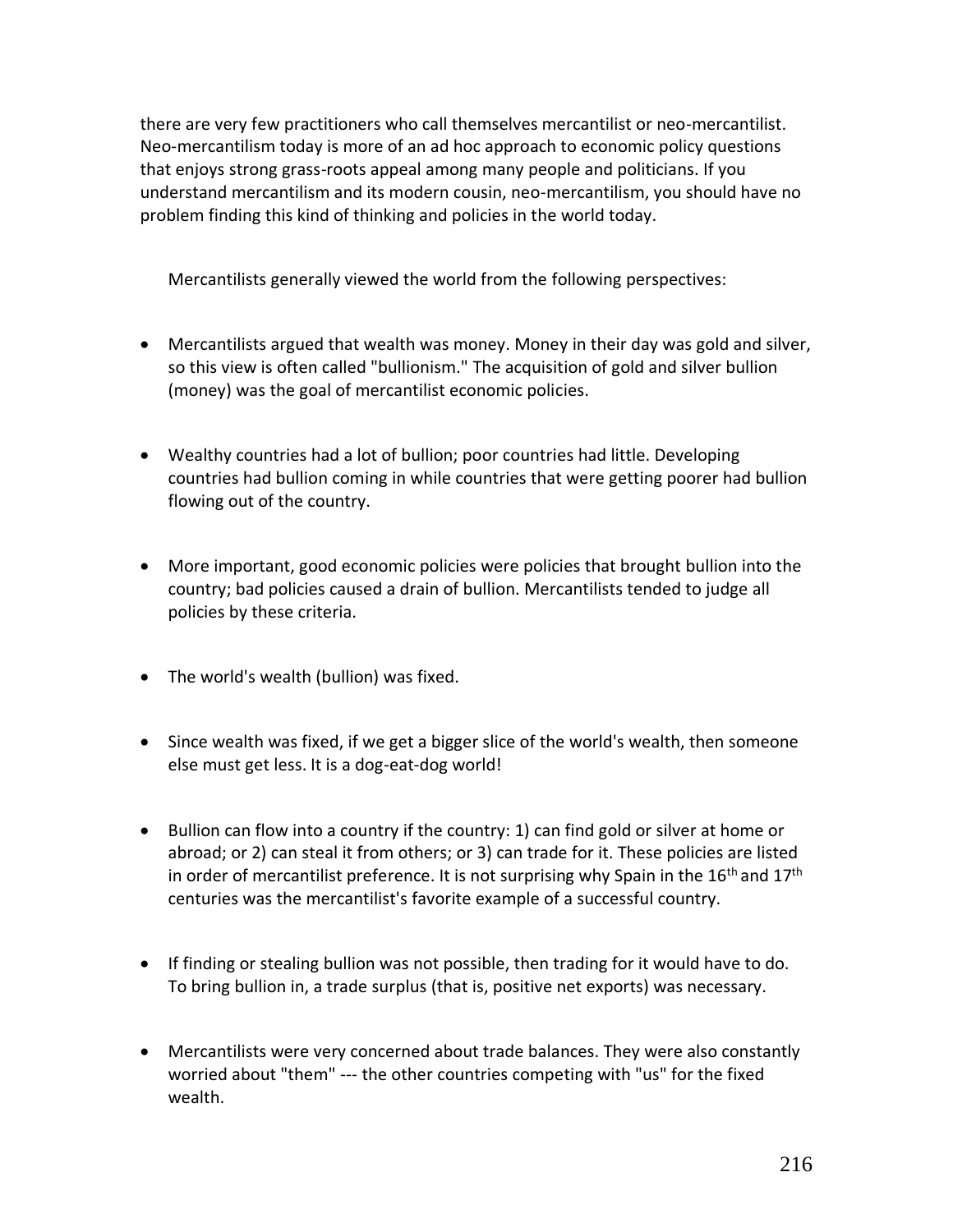- Mercantilists did not like monopolies, but they disliked and distrusted open, competitive markets even more.
- The government was expected to pursue policies that made sure we were winners, not losers. This was a brutal world with little need for political correctness. For example, if you had to exclude foreign competitors to gain a trade surplus, then so be it. Likewise, a navy might be very beneficial in eliminating trade competitors, literally!

Mercantilism favored protectionism and policies designed to create and maintain trade advantages. These policies were explicitly and unabashedly interventionist. For mercantilists, a "good" government was a big and powerful government.

Neo-mercantilism is an updated version of mercantilism that is very much alive in the world today. In neo-mercantilism, bullionism has been dropped, but the fixedwealth view and the preoccupation with trade balances remain. In neo-mercantilism, the government is expected to pursue policies that make us winners. Neo-mercantilists still see things in terms of "Us vs. Them."

# **A Case Study in Neo-Mercantilism: MITI**

MITI stands for the "Ministry of International Trade and Industry." It is a ministry in the Japanese government. MITI and Japan's Ministry of Finance oversee Japan's *industrial policy*. Industrial policy is a term that entails government promotion of its domestic industries. It has been a staple of European government policy as well as a mainstay of Japanese economic policy for decades. In the 1980s, the U.S. was roundly criticized for not having a formal industrial policy. The U.S. does pursue similar policies in different agencies, but it does not have a formal industrial policy. Industrial policies have been developed more extensively in Japan and Europe before the creation of the European Union.

### **MITI's Targets**

MITI is charged with promoting Japanese industries that it identifies as being able to best benefit the Japanese economy. The focus is on promoting and protecting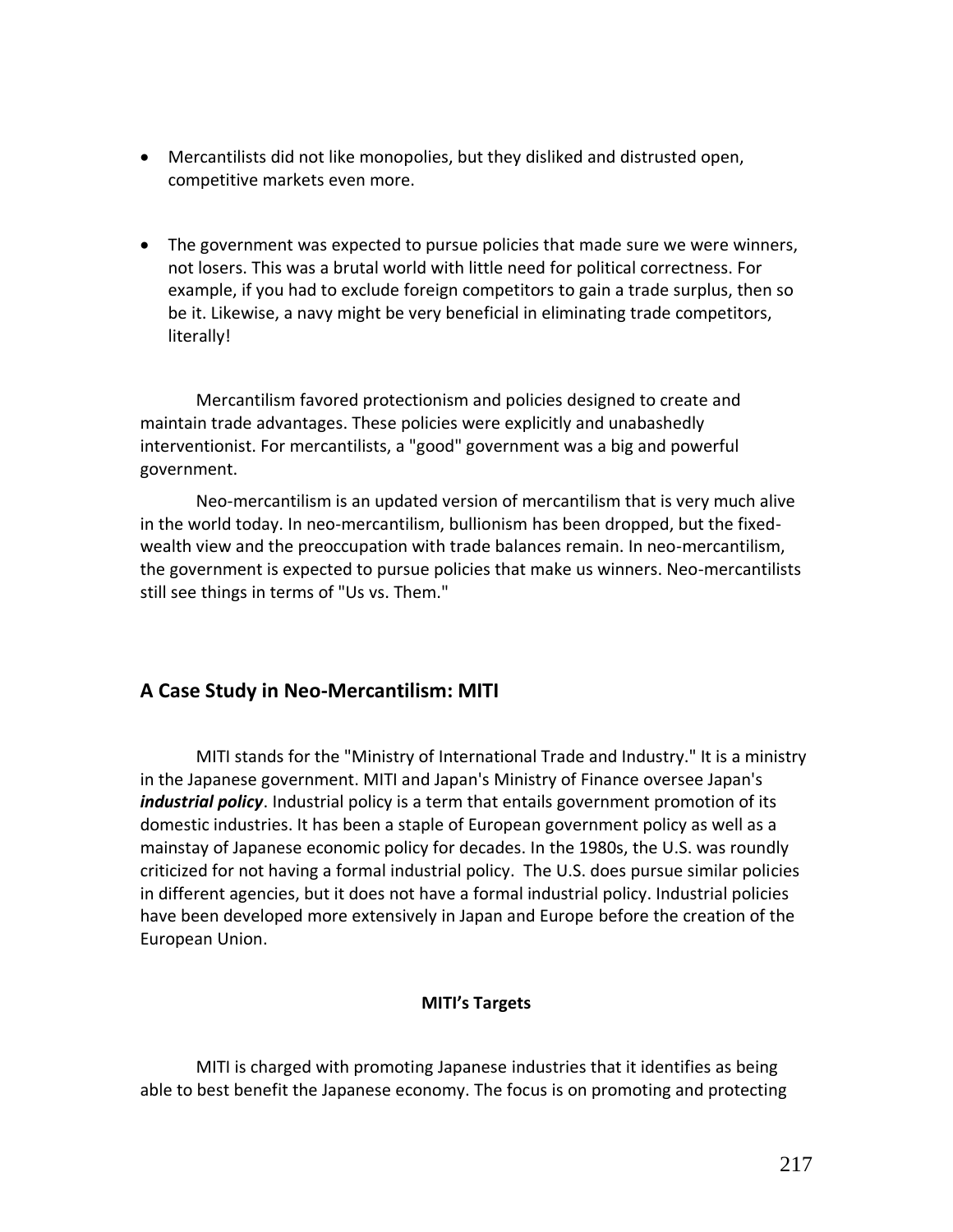Japanese interests in the world economy. Since WWII, MITI has targeted the following sectors:

### **1950s**

- Coal, electric power
- Steel, and shipbuilding

#### **1960s**

- Chemical and light industries
- Consumer electronics

#### **1970s**

- Anti-pollution technologies
- Energy-saving technologies such as low-emission incinerators, lighter cars with reduced emissions, solar and fuel cell applications, downsizing steel and aluminum production
- Automobiles

#### **1980s**

- Computer memory (primarily DRAM)
- fifth-generation computer and video technology (primarily analog)
- Aircraft
- Space Program

#### **1990s**

- Robotics
- multimedia (especially based on fiber optics)
- HDTV (primarily analog)

#### **MITI's Track Record**

MITI was credited with remarkable success in its early planning. Until the 1980's MITI seemed to enjoy one success after another. This was especially true when MITI was primarily involved in planning how Japanese firms could innovate and apply Western technologies and by playing the catch-up game. However, MITI has had less success as the Japanese economy matured and economic success began to depend more on creating new technologies rather than innovating Western technologies. Except for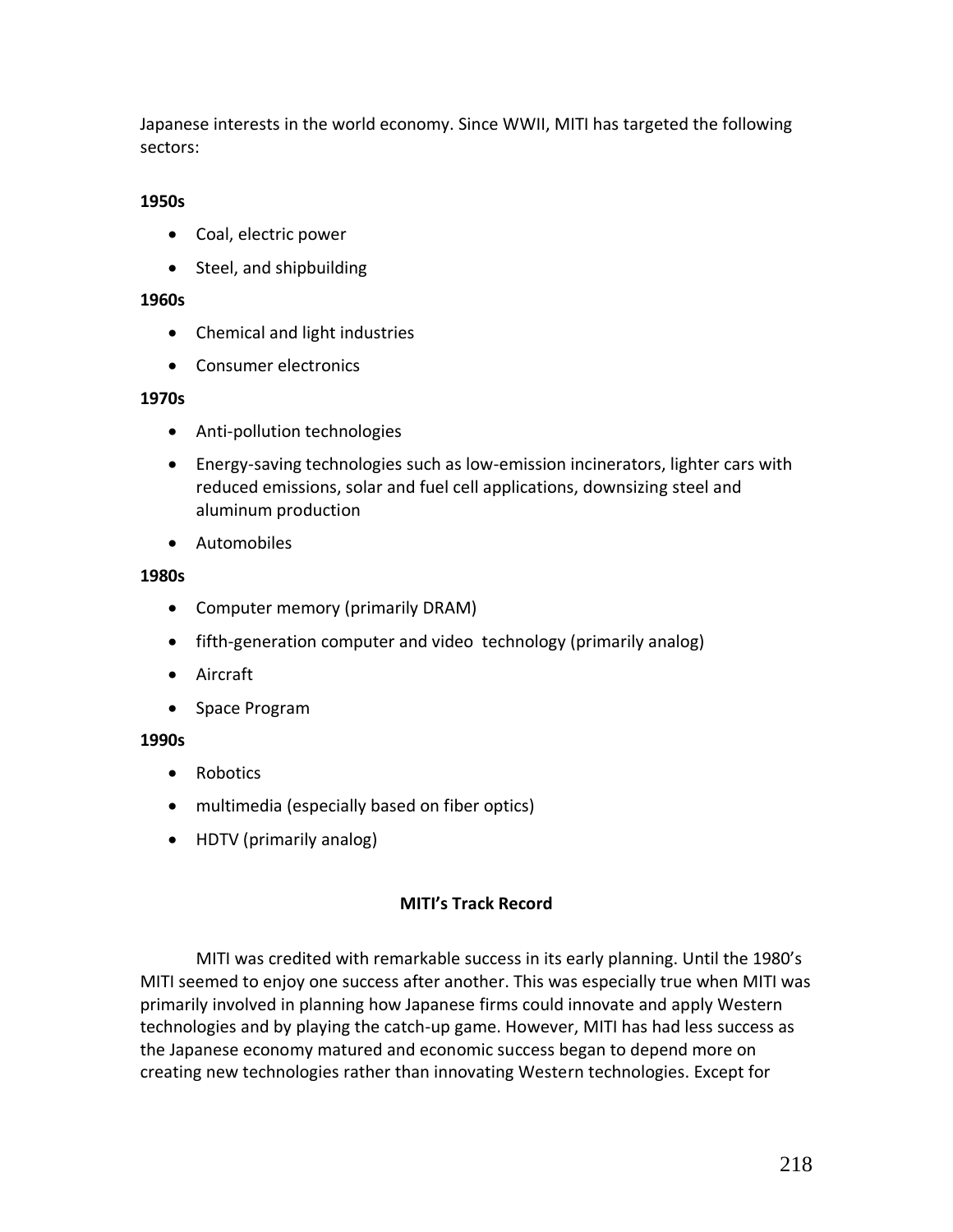robotics (an American invention, but a Japanese innovation), MITI's plans for the 1980s and 1990s either failed or had only limited success.

Critics today argue that Japan's success is best viewed as a success despite MITI, rather than success because of MITI. However, though its reputation has been tarnished by recent misses, proponents of "industrial policies" still view MITI as the world's most successful industrial policy.

### **Additional Policy Goals**

In addition to the primary goals described above, MITI has pursued the following:

- Create an Asian-Pacific "Co-Prosperity Sphere" with Japanese firms in the vanguard
- Create Japanese infrastructure to promote exports
- Promote foreign infrastructure (primarily in Asia) to promote co-prosperity production
- Assist Japanese firms in making strategic foreign acquisitions in U.S. and Europe (Columbia Pictures, CBS Records, MCA/Universal Studios, International Computers [U.K.])
- In general, MITI has pursued a "protectionist policy that has differed markedly from European protectionism. European protectionism has generally focused on protecting depressed and declining sectors. In contrast, MITI has tried to refrain from protecting depressed sectors with no future, preferring instead to seek out and promote sectors that were deemed to have a bright future.

### **MITI's Policy Tools**

MITI pursues its policy objectives through a formidable set of tools at its disposal. At its discretion, MITI can:

- Grant patent rights to firms best able to promote Japanese industry
- Suspend Japanese Antitrust Laws
- Encourage/Require participation in cartels
- Determine utility rates
- Grant permission to expand retail facilities. Traditional restriction cap retail outlets at 5,382 square feet. MITI considers all requests for larger facilities. The average MITI appeals time is over eight years.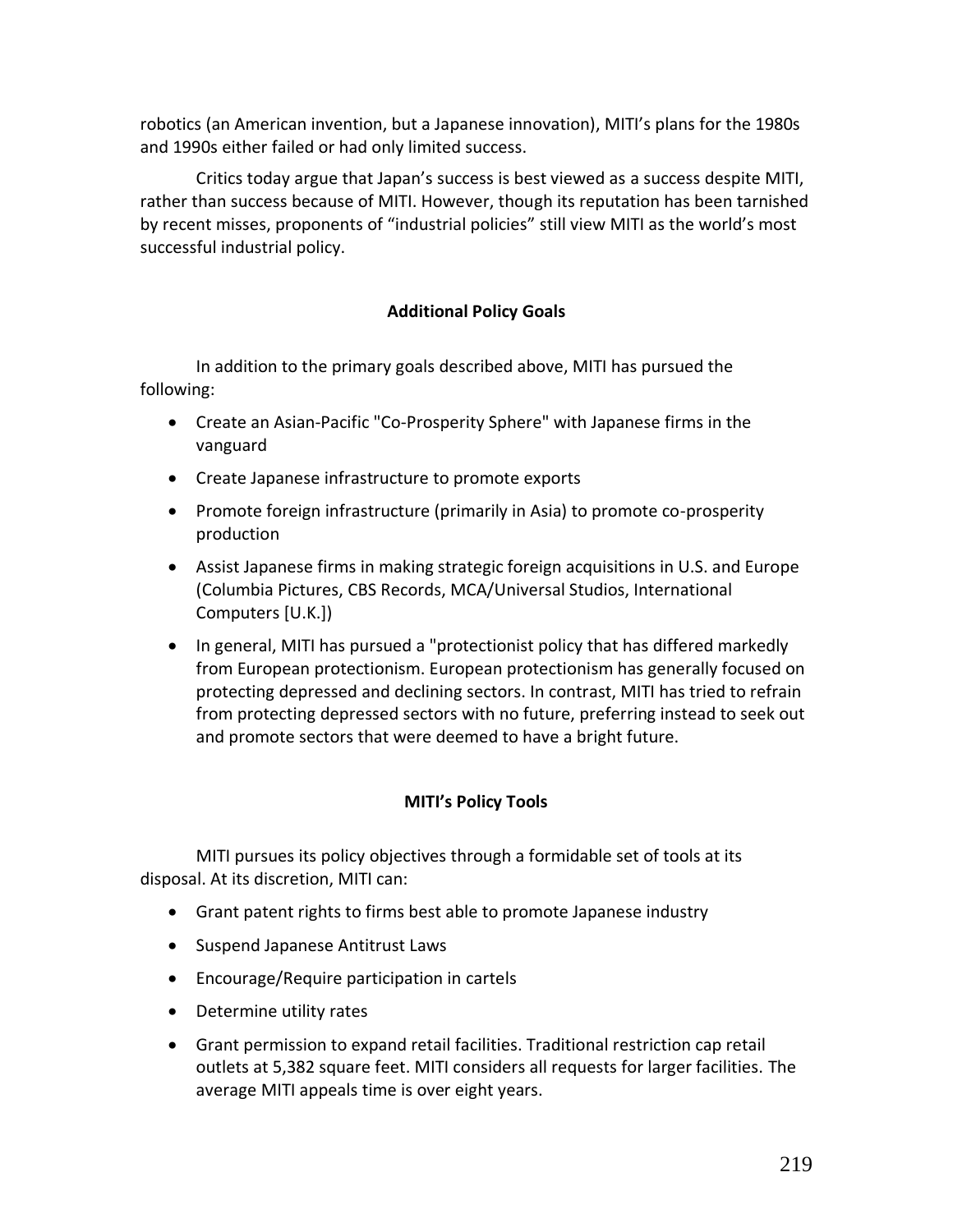- Establish trade practices, often with protectionist objectives
- Provide credit at subsidized interest rates
- Tax incentives
- Government procurement preference
- Use its influence and connections to pressure Japanese companies to "Buy Japanese"
- Grants and subsidies to Japanese firms
- Provide preferential access to credit
- Protect Japanese competitors from foreign competition (Tariff and non-tariff protection)
- Study foreign markets to seek out opportunities for Japanese firms
- Assist targeted Japanese firms with market studies and business advice
- Assist Japanese firms in export markets/foreign investments

Not everything that MITI did was protectionist; the emphasis on spotting future growth industries for Japanese firms to expand into was more akin to planning than protectionism. However, it is clear that MITI had the tools for practicing protectionism and used them extensively. This was very much in the realm of protectionism and mercantilist policies.

The real world is a messy place and cross-currents are the norm rather than the exception. The world will have to evaluate and respond to any number of programs similar to Japan's MITI. Going forward, you may be called on to figure out if China's "*Made in China 2025"* or Germany's "*Industry 4.0*" or the United States' "*Make America Great Again*" are protectionist policies and mercantilist-inspired.

### **So How Can You Spot a Neo-Mercantilist?**

Since no one claims to be a mercantilist or neo-mercantilist today, how do you spot them? This is especially important because neo-mercantilism remains one of the most important and potent economic paradigms in the world today. At times, you will see neo-mercantilist arguments but never labeled as such. At other times, the argument is never articulated beyond fear or concern. So how do we know when we are dealing with neo-mercantilism?

The following simple question may be of help. Ask someone to fill in their response to this question: